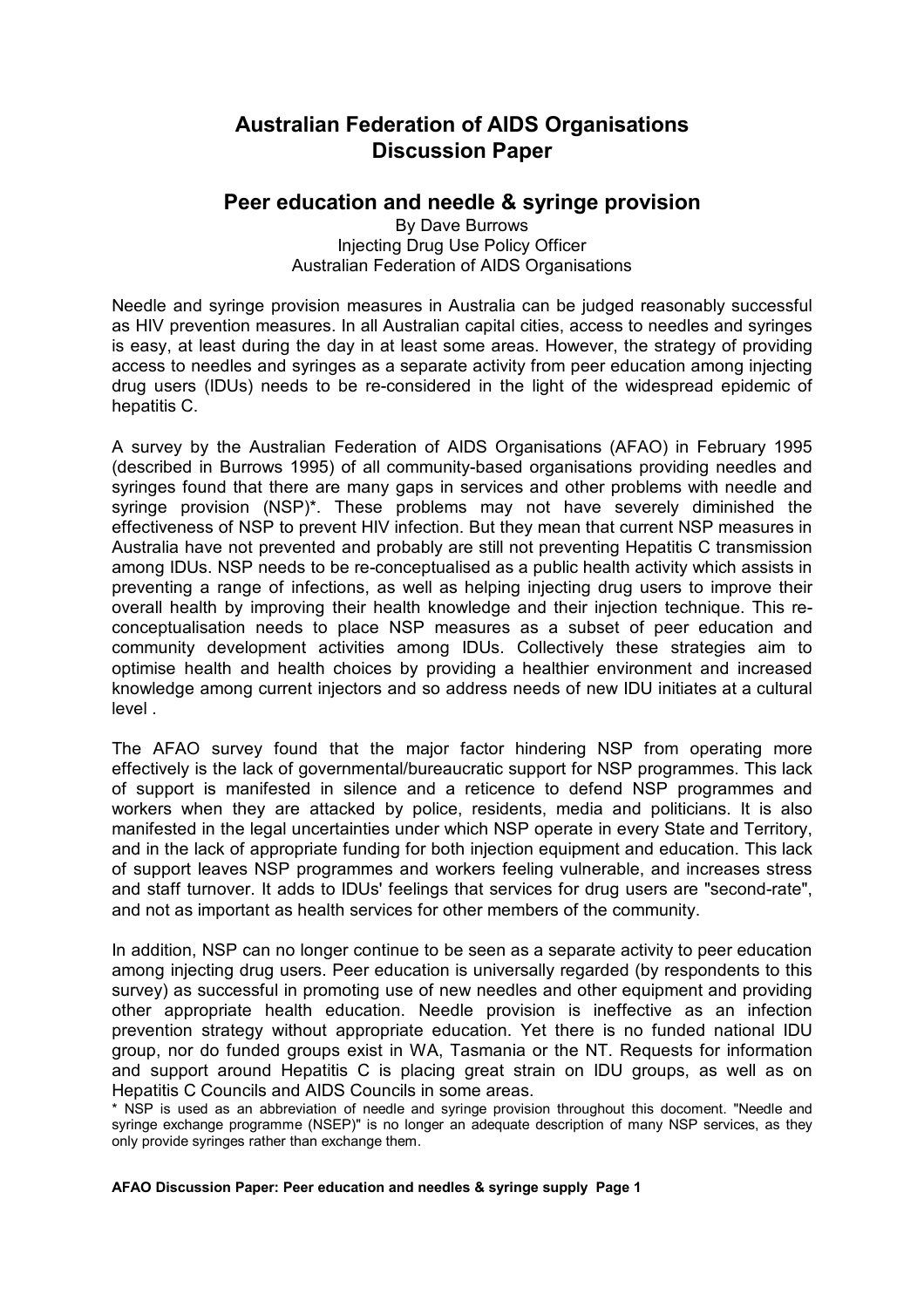Formal peer education programmes and community development to facilitate informal or everyday peer education is also mainly occurring in capital cities with mainstream groups such as heroin users, older users and people on methadone. Identified gaps for peer education are young IDUs (especially speed users), Aboriginal IDUs, IDUs in nonmetropolitan or rural areas, gay and lesbian IDUs, IDUs from Non-English Speaking Backgrounds, specific geographic/subcultural groups which often cross State borders (eg, fishermen in northern Australia). A related issue is that there is little or no input from IDUs into NSP service delivery, planning and evaluation in many areas

The availability of needles and syringes in rural areas, outer suburbs, at nights and on weekends continues to be problematic across Australia. In most parts of Australia, there are small zones in which needles and syringes are easily accessible any time, and are either free or inexpensive (eg, 10c each). A related issue is the lack of availability of, or limited access to, a full range of injection equipment, including a variety of needles and syringe barrels, butterflies, filters, swabs, sterile water and spoons. Each jurisdiction has different rules or traditions about what is supplied by pharmacists or government or nongovernment agencies. Most jurisdictions have "capped" budgets for one or more of these items, leading to an inability to meet demand.

The other major category of hindrance to effective NSP operation could be labelled simply "userphobia": the hostile attitudes towards IDUs of pharmacists, health care workers, some needle exchange workers (especially those in secondary outlets such as community health centres, accident and emergency centres, etc.), police, media and the general community.

# **Conclusions and recommendations**

The strategy of providing access to needles and syringes as a separate activity from peer education among injecting drug users (IDUs) needs to be re-considered in the light of the widespread epidemic of hepatitis C.

# *Recommendation 1:*

That the AIDS and Infectious Diseases Branch of the Commonwealth Department of Human Services and Health provide funding for a consultation among organisations working in needle and syringe provision and peer education and community development activities among IDUs to report on strategies to assist these sectors to work more effectively to continue HIV prevention and increase their ability to prevent Hepatitis C infection.

Political and bureaucratic support must be increased if NSP programmes are to succeed in the medium to long term: continuing success of NSP services under the current difficult conditions is by no means certain.

#### *Recommendation 2:*

That the Inter-Governmental Committee on AIDS develop strategies to assist all jurisdictioins to increase political and bureaucratic support for NSP programmes.

The lack of funding of IDU groups in WA, Tasmania, the NT and nationally means that Australia's ability to undertake formal peer education programmes and facilitate informal peer education programmes is limited. The new demand for peer education among IDUs about hepatitis C add urgency to the need for funding these groups.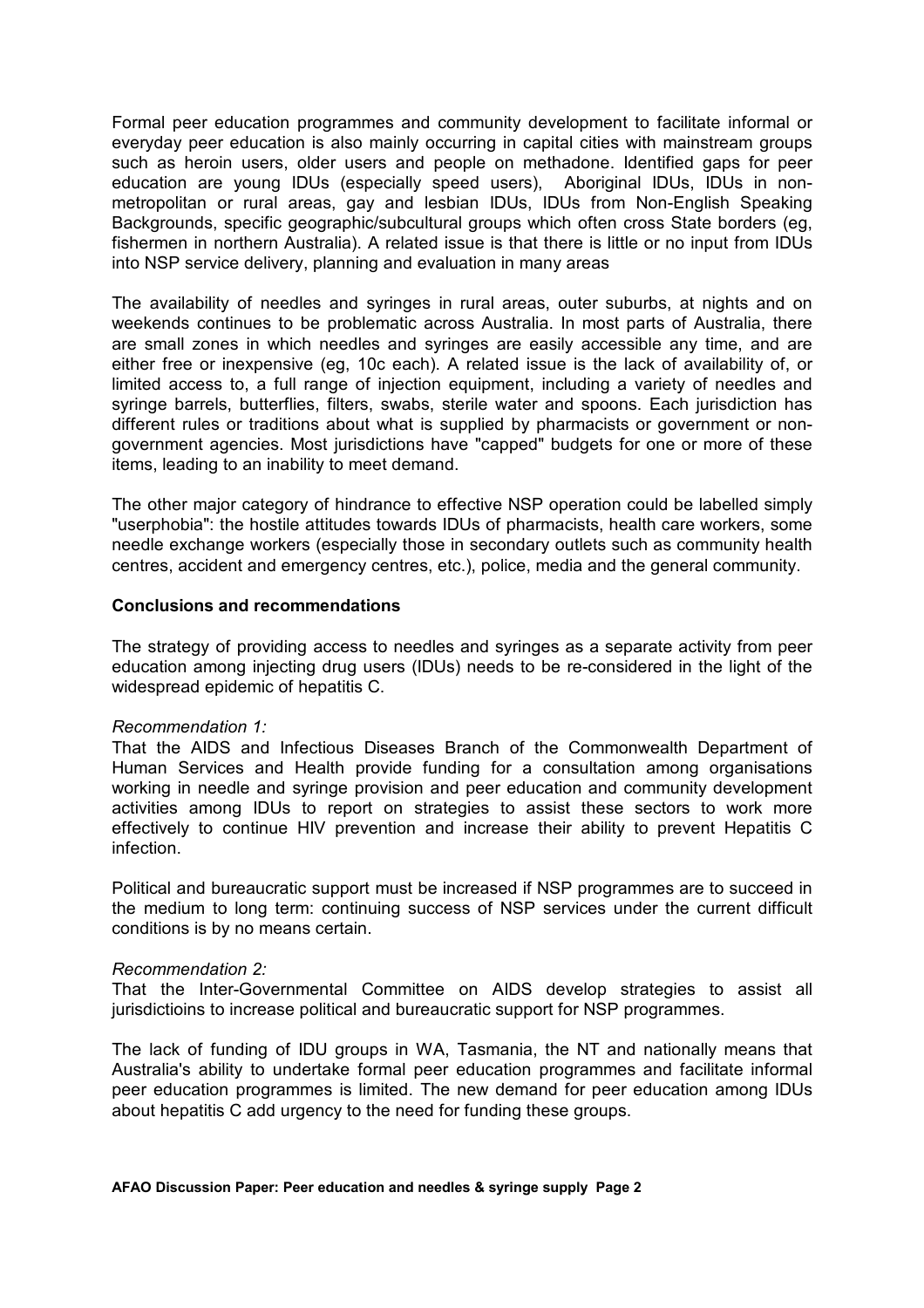# *Recommendation 3:*

That IDU groups in WA, Tasmania and NT and AIVL be funded as a matter of urgency, and that funding for existing IDU groups be reviewed to ensure it is appropriate to the current level of work required.

Both formal peer education programmes and community development activities to facilitate informal peer education need to be widened to meet identified gaps.

#### *Recommendation 4:*

That formal peer education programmes and community development activities be developed to target young IDUs (especially speed users), Aboriginal and Torres Strait Islander IDUs, IDUs in non-metropolitan or rural areas, gay and lesbian IDUs, NESB IDUs, specific geographic/subcultural groups which cross State borders.

There continues to be little or no input from IDUs into NSP service delivery, planning and evaluation in many areas

#### *Recommendation 5:*

That all NSP services and authorities supervising NSP programmes increase the level of involvement by programme participants in all areas of service delivery, planning and evaluation.

Access to needles and syringes and a full range of injection equipment when they require them continues to be a problem for most injecting drug users in Australia. At the same time that plans to prevent hepatitis C infection are calling for each drug user to use a new set of injecting equipment for every injection, most jurisdictions are placing restrictions on NSP programmes, and cost recovery is now being discussed as a method of reducing the level of expenditure needed for consistently growing NSP programmes.

# *Recommendation 6:*

That all jurisdictions identify ways to improve access to needles and syringes outside "office hours" and outside inner city areas, and that AFAO supports the use of vending machines to increase access, as long as peer education and other types of education (eg, of residents' groups, community groups, health workers) are maintained or expanded.

# *Recommendation 7:*

That AFAO supports users' access to a full set of injection equipment for every injection. If this equipment is not able to be provided to all IDUs free of charge, measures must be taken to limit the cost of these items to a minimum. Strategies are also needed to ensure that poor or disadvantaged IDUs retain free access to the full range of injection equipment.

# *Recommendation 8:*

That AFAO is not opposed to cost recovery for NSP programmes in that AFAO believes efficiencies can be achieved across government and non-government HIV/AIDS activities, and AFAO is committed to assisting the achievement of these efficiencies. However, whether to proceed and how to proceed with cost recovery schemes will require extensive consultation with all affected groups, in particular injecting drug user groups, before any action is taken. If changes are required, community and government representatives must work together to develop viable strategies that will address infection prevention goals as well as budgetary goals.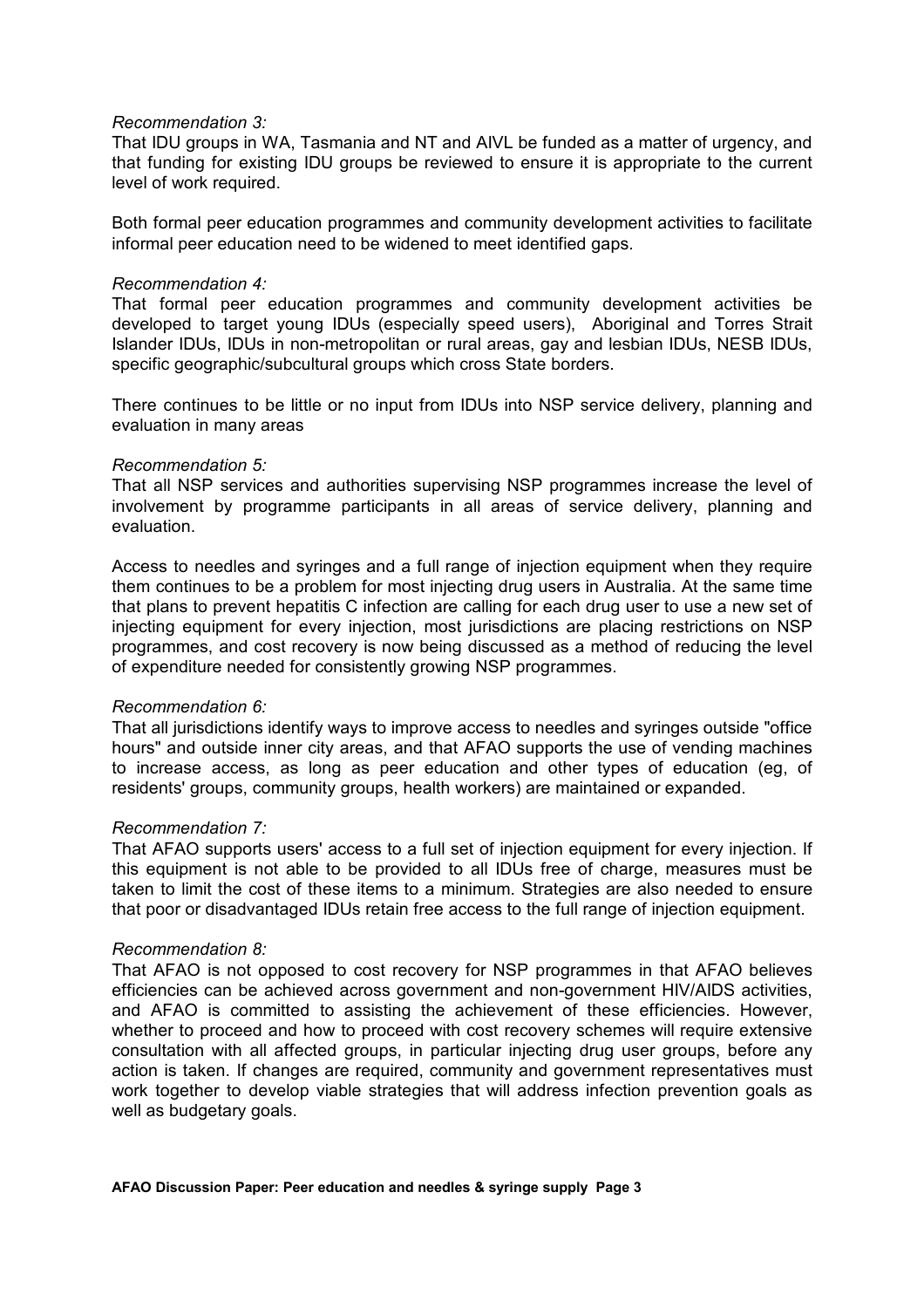Userphobia, the discrimination against and stigmatisation of injecting drug users continues to interfere with HIV and Hepatitis C prevention activities

## Recommendation 9:

Education campaigns are needed to address userphobia among health care workers, in the media and the general community. Ongoing training is also needed for NSP workers, especially those for whom needle distribution is only a small part of their work.

### **References**

# Burrows D 1995

The state of needle and syringe provision measures in Australia: A view from communitybased organisations. Paper presented at the Window of Opportunity Conference - Dealing with Drugs: Ethics, Economics and Efficiency 10-14 July Brisbane